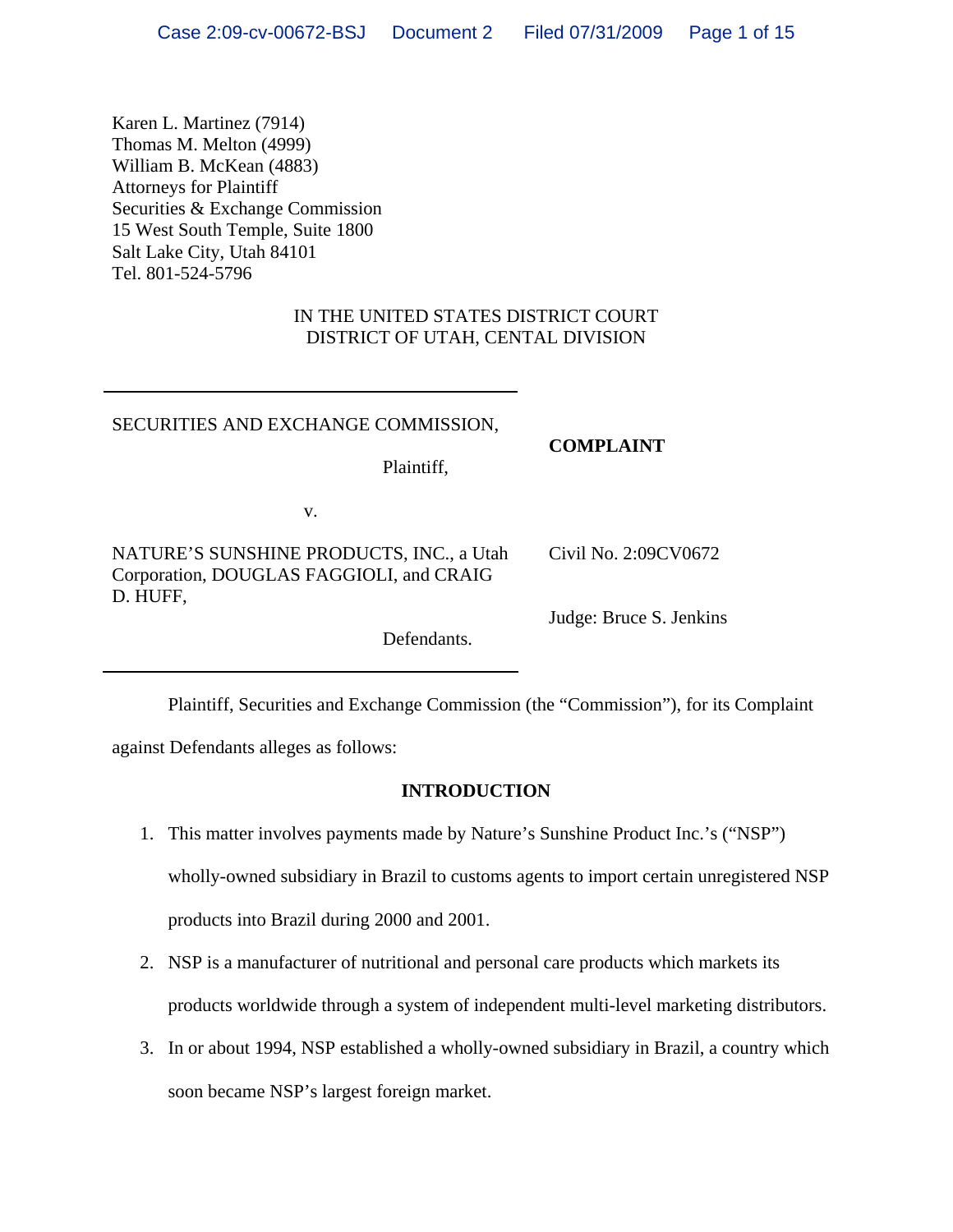- 4. In or about 1999 and 2000, the Brazilian government reclassified certain vitamins, herbal products, and nutritional supplements being sold in Brazil as medicines, including certain products being sold at that time by NSP's Brazilian subsidiary. The re-classification required NSP's Brazilian subsidiary to register many NSP products it sold in Brazil as medicines.
- 5. NSP's Brazilian subsidiary was unable to register some of these products, and as a consequence, sales for NSP's Brazilian subsidiary dramatically declined
- 6. In an effort to circumvent the new registration requirements for the importation and sale of certain NSP products, NSP's subsidiary in Brazil made undocumented cash payments to Brazilian customs brokers, some of which were later paid to Brazilian customs officials to allow unregistered products to be imported then sold in Brazil.
- 7. In doing so, NSP's subsidiary falsified its books, records and accounts to hide the nature of the payments.
- 8. NSP failed to disclose those payments to Brazilian customs agents in its filings with the Commission.

#### **JURISDICTION AND VENUE**

- 9. This Court has subject matter jurisdiction by authority of Sections 21 and Section 27 of the Securities Exchange Act of 1934 (the "Exchange Act") [15 U.S.C. §§ 78u and 78aa].
- 10. Defendants, directly and indirectly, singly and in concert, have made use of the means and instrumentalities of interstate commerce and the mails in connection with the transactions, acts and courses of business alleged herein, certain of which have occurred within the District of Utah.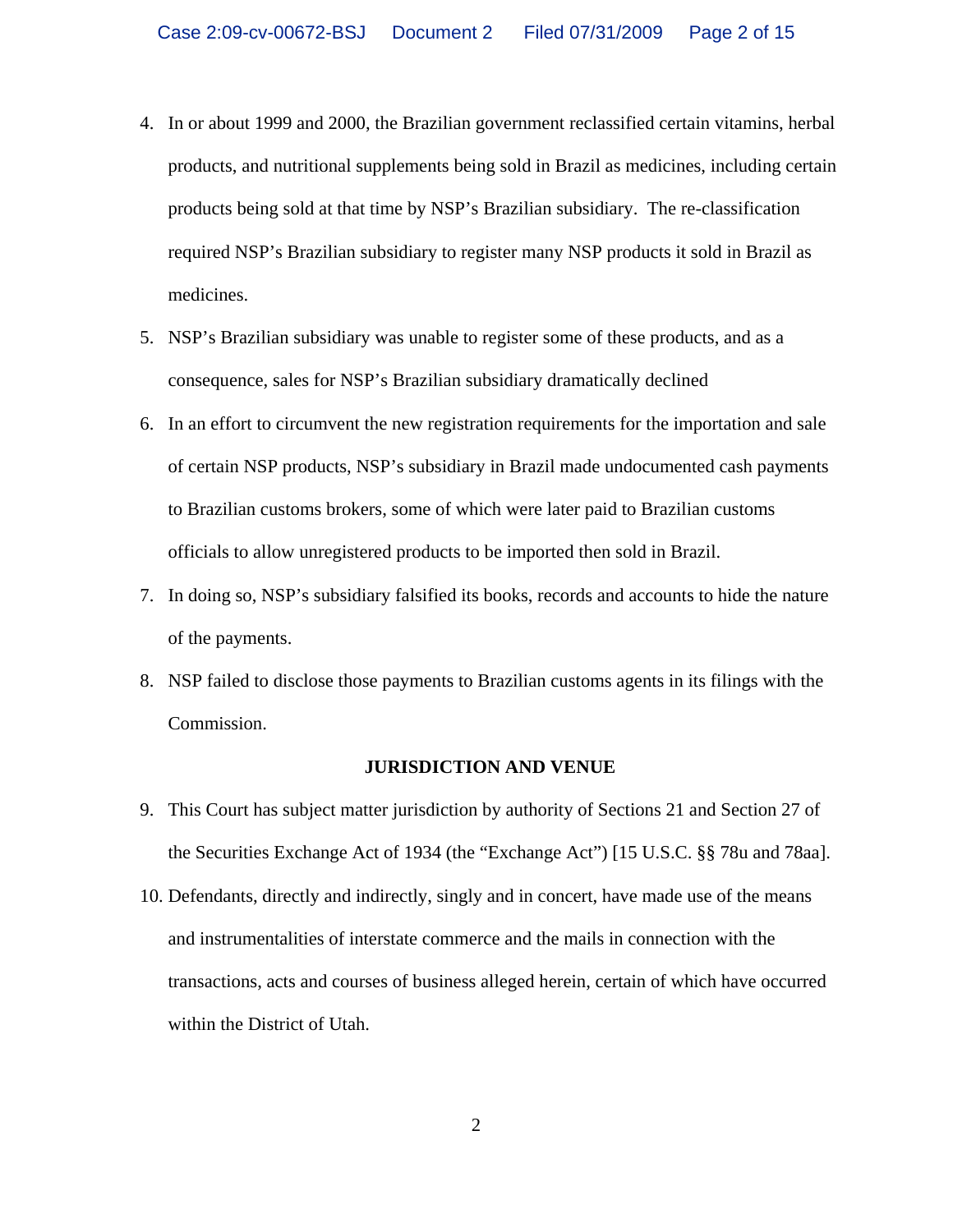- 11. Venue for this action is proper in the District of Utah under Section 27 of the Exchange Act [15 U.S.C. § 78aa] because certain of the transactions, acts, practices, and courses of business alleged in this Complaint took place in this district and because certain of the defendants reside in and transact business in this district.
- 12. Defendants, unless restrained and enjoined by this Court, may continue to engage in the transactions, acts, practices, and course of business alleged herein and in transactions, acts, practices, and courses of business of similar purport and object.

### **DEFENDANTS**

- 13. **Nature's Sunshine Products, Inc.** is a Utah corporation headquartered in Provo, Utah, with subsidiaries in approximately 21 foreign countries. NSP has more than 1,000 employees and 730,000 distributors worldwide.
- 14. **Douglas Faggioli**, age 54, is a resident of Utah. Faggioli is president and chief executive officer ("CEO") of NSP, and is currently a member of its board of directors. Faggioli has worked for NSP since 1983, holding many positions including chief financial officer ("CFO") and chief operating officer ("COO") prior to becoming NSP's CEO. During the period relevant to this complaint, Faggioli was NSP's COO and a member of its board of directors.
- 15. **Craig D. Huff**, age 53, is a resident of Utah. During the period relevant to this complaint, Huff was NSP's CFO. Huff was employed by NSP from 1982 until his resignation in 2006. Huff was a licensed CPA but allowed his license to lapse after he left NSP. Huff was retired for a time but now supervises workers at a food welfare program administered by his church.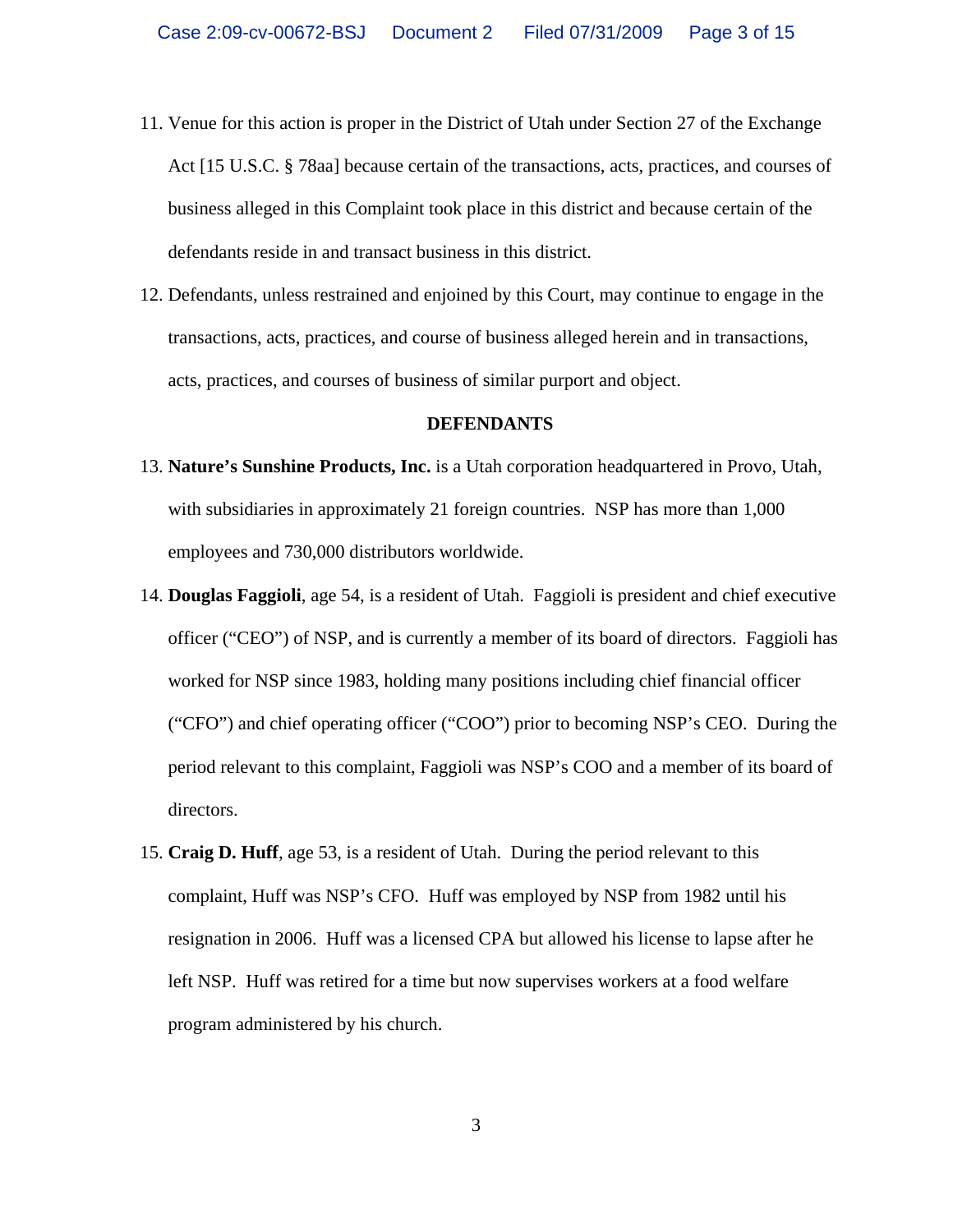### **NSP'S CASH PAYMENTS TO CUSTOMS BROKERS**

- 16. In 1994, NSP established a wholly-owned subsidiary in Brazil, Natures Sunshine Produtos Naturais Ltda. ("NSP Brazil").
- 17. NSP Brazil's sales in Brazil grew rapidly, and by the late 1990s, Brazil constituted NSP's largest foreign market.
- 18. In or about 1999-2000, the Agência Nacional de Vigilância Sanitária ("ANVISA"), a Brazilian governmental agency responsible for regulating nutritional products, among other things, reclassified as medicines many vitamins, herbal products, and nutritional supplements, including products being sold by NSP Brazil and other companies.
- 19. As a result of the new regulatory requirements, NSP Brazil was required by ANVISA to register many NSP products in order to legally import and sell them in Brazil.
- 20. NSP Brazil was unable to register many NSP products. Consequently, NSP Brazil could not legally import and sell those NSP products in Brazil.
- 21. As a result of the restriction on the types of products NSP Brazil could import and sell, sales by NSP Brazil declined substantially from approximately \$22 million in 2000 to approximately \$2.6 million in 2003.
- 22. In an effort to circumvent the importation restrictions on many NSP products, NSP Brazil made certain undocumented cash payments in 2000 and 2001 to facilitate the importation of unregistered product to Brazil ("Cash Payments").
- 23. NSP Brazil's accounting records suggest that during 2000 and 2001, NSP Brazil made Cash Payments to customs brokers totaling over \$1 million, some of which were later paid to customs officials. The Cash Payments were typically booked by NSP Brazil in its accounting records as "importation advances."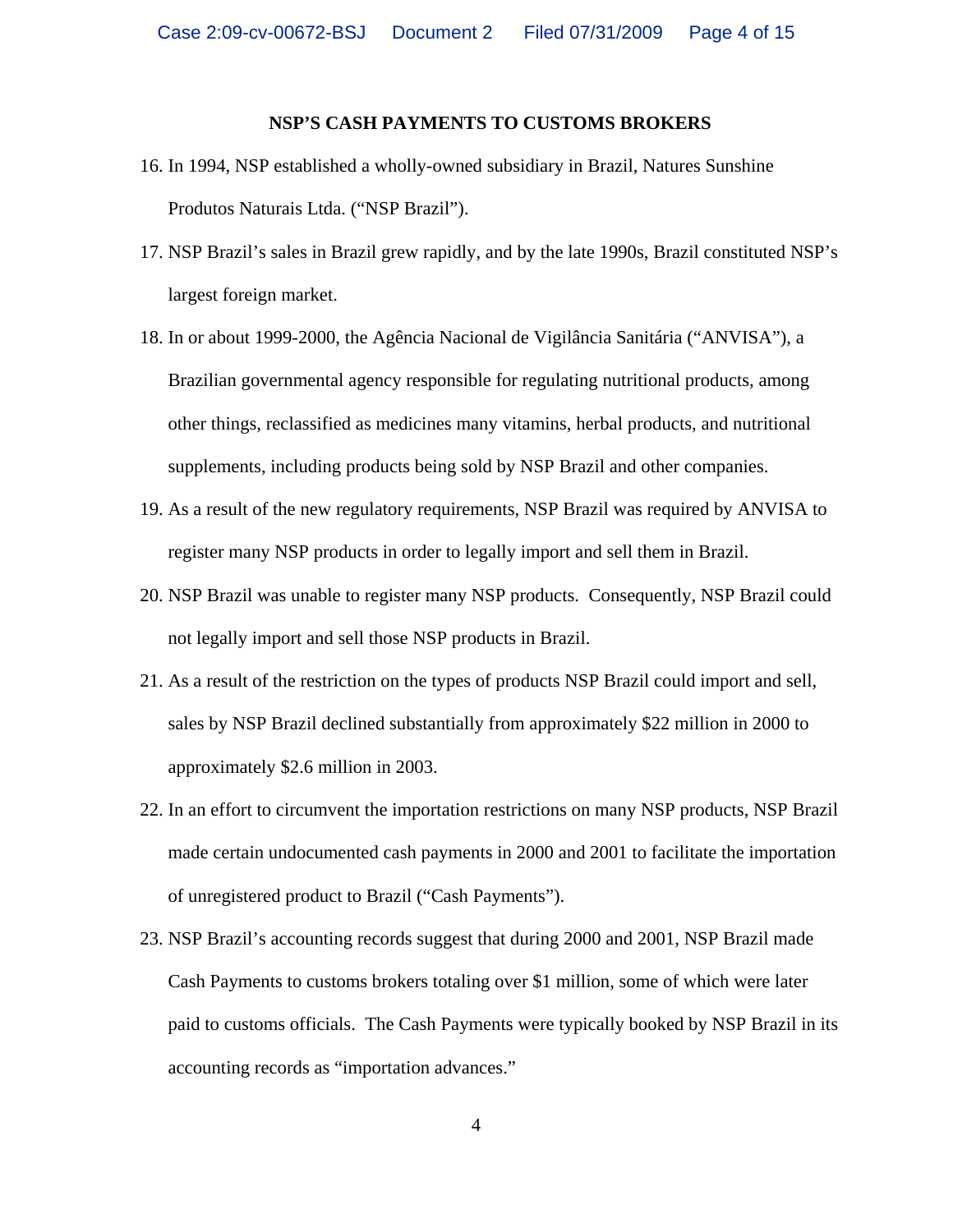- 24. The Cash Payments were used to enable NSP Brazil to import registered and unregistered NSP products for sale in Brazil.
- 25. The recipients of some of the Cash Payments ultimately included Brazilian government officials, so that they would allow NSP Brazil to import unregistered NSP product to sell in Brazil.
- 26. As a result of the Cash Payments, unregistered NSP products were imported into Brazil and sold by NSP Brazil.
- 27. The Cash Payments were not accurately recorded in NSP Brazil's books and records because they were characterized as legitimate importation expenses.
- 28. NSP Brazil did not have any legitimate supporting documentation for the Cash Payments.
- 29. In or about December 2000, during the period that Cash Payments were made, two former NSP controllers, who are not defendants in this action, visited the offices of NSP Brazil and interviewed, among several NSP Brazil employees, the operations manager for NSP Brazil.
- 30. During the interview, NSP Brazil's operations manager told the former NSP controllers that he was very concerned about products NSP Brazil was importing into Brazil because NSP Brazil did not have the proper product registration for many of the products, and therefore some NSP products that could not legally be sold in Brazil were being imported by NSP Brazil.
- 31. The NSP Brazil operations manager also told the former NSP controllers that pressure from the Brazilian government made it harder for NSP Brazil to find a customs broker willing to facilitate the importation of unregistered NSP products into Brazil.

5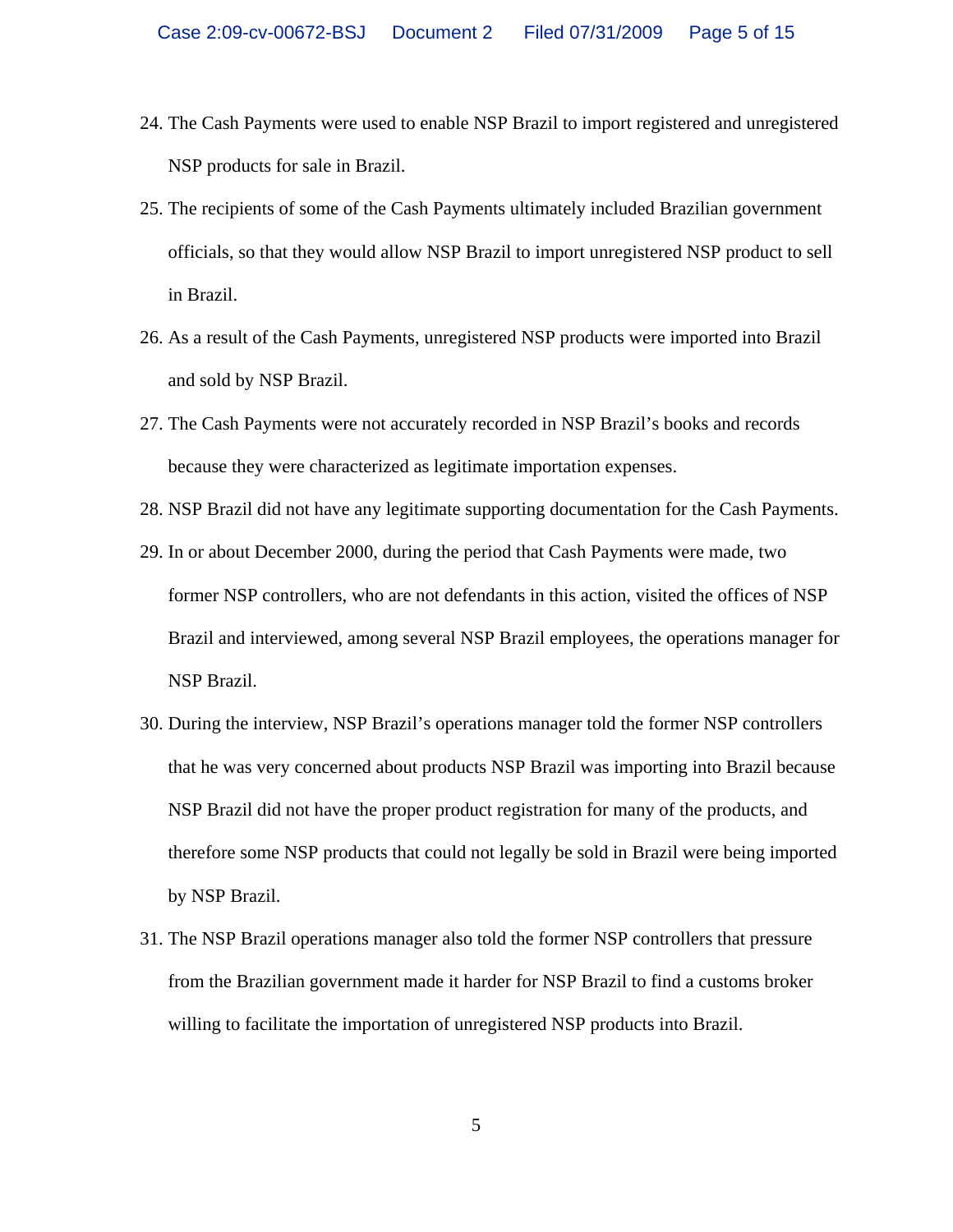- 32. As a result, according to the operations manager, it cost NSP Brazil 25% of the value of the product to find a customs broker willing to assist in the importation of unregistered NSP products into Brazil.
- 33. The operations manager further explained that NSP Brazil had many months of inventory in port because NSP Brazil could not find a customs broker willing to take the risk of facilitating the importation of unregistered NSP products into Brazil.
- 34. The operations manager stated that some unregistered NSP products that NSP Brazil did manage to get into Brazil as a result of the Cash Payments were sold illegally.
- 35. The operations manager stated that when he complained to the general manager of NSP Brazil, he was told by the general manager that NSP was fully aware of the problems in Brazil.
- 36. One of the former NSP Controllers was a corporate officer and NSP's corporate controller. The former NSP Controllers worked in Provo, Utah and had responsibility for, among other things, maintaining the books and records of NSP and the preparation of NSP's financial statements regarding the inclusion of financial information for NSP's foreign subsidiaries, including NSP Brazil. One of those former NSP Controllers also claimed to have informed a senior manager at NSP who is no longer with the company about the interviews of NSP Brazil employees.
- 37. In approximately November 2001, NSP Brazil hired a new controller.
- 38. When the new NSP Brazil controller reviewed NSP Brazil's books, he discovered a series of accounting entries reflecting approximately 80 cash payments for which there was no supporting documentation. Those entries included the Cash Payments.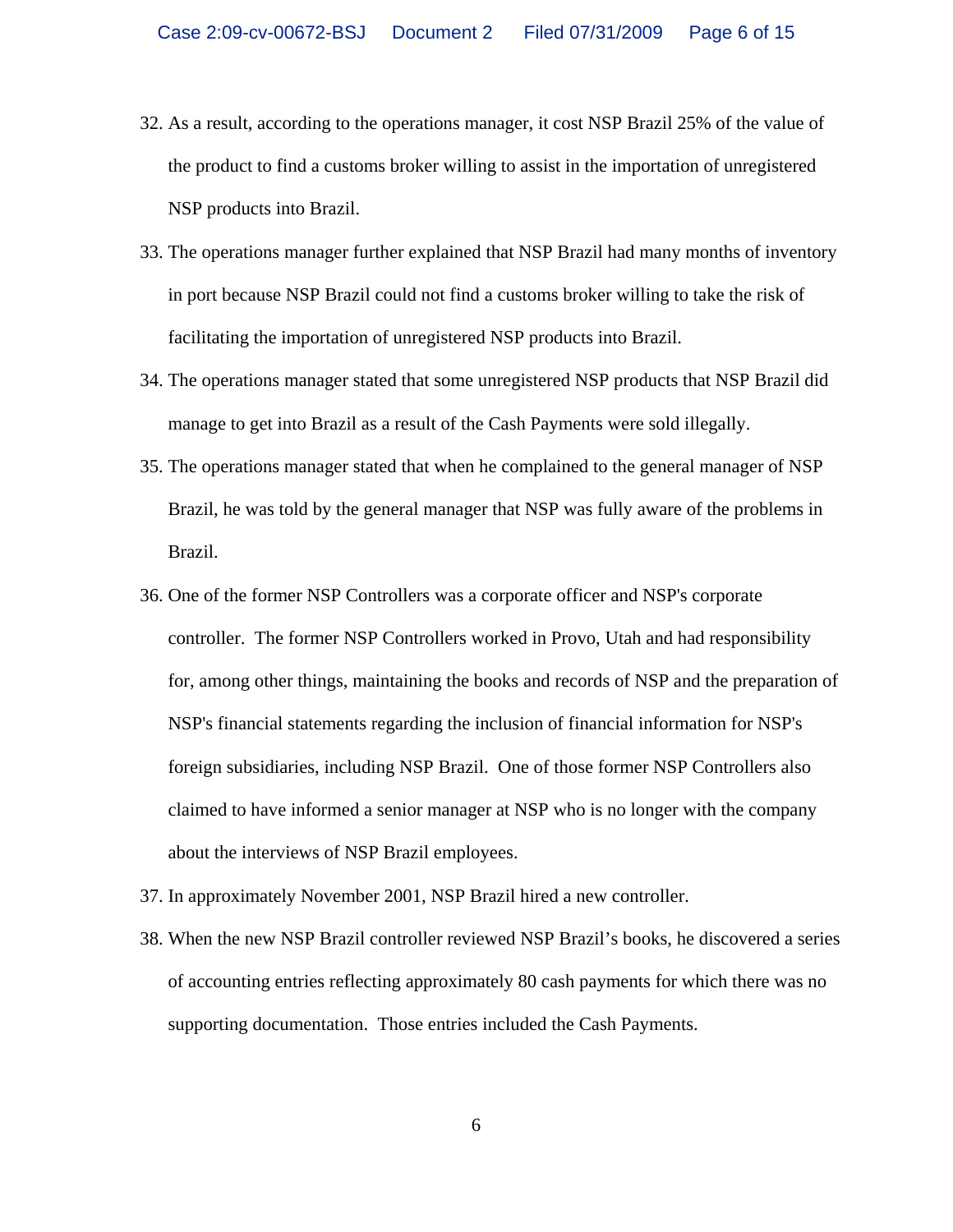- 39. Despite a lack of supporting documentation for the Cash Payments, NSP accounted for the payments in their 2001 financial statements as if they were legitimate importation expenses.
- 40. In or about 2002, in an effort to create the appearance that the Cash Payments were legitimate importation expenses, NSP Brazil purchased fictitious supporting documentation for the Cash Payments.
- 41. In its 2001 Form 10-K filed with the Commission in March 2002, NSP stated that NSP Brazil had experienced a significant decline in sales "due to import regulations imposed by the Brazilian government."
- 42. NSP failed to disclose in its 2001 Form 10-K, filed with the Commission, any material information related to the Cash Payments.

### **DOUGLAS FAGGIOLI**

- 43. At all times relevant to this complaint, Faggioli was COO of NSP and as such, had supervisory responsibilities for the senior management and policies regarding the worldwide manufacture, inventory and distribution of NSP's products, including the export and sales of those products.
- 44. At all times relevant to this complaint, Faggioli's direct reports included the President of NSP International and other senior management who were directly or indirectly responsible for the management and policies related to the manufacture, inventory and distribution operations of NSP world-wide, including making and keeping NSP's books and records that accurately reflected in reasonable detail the state of registration of products sold in Brazil and devising and maintaining a system of internal controls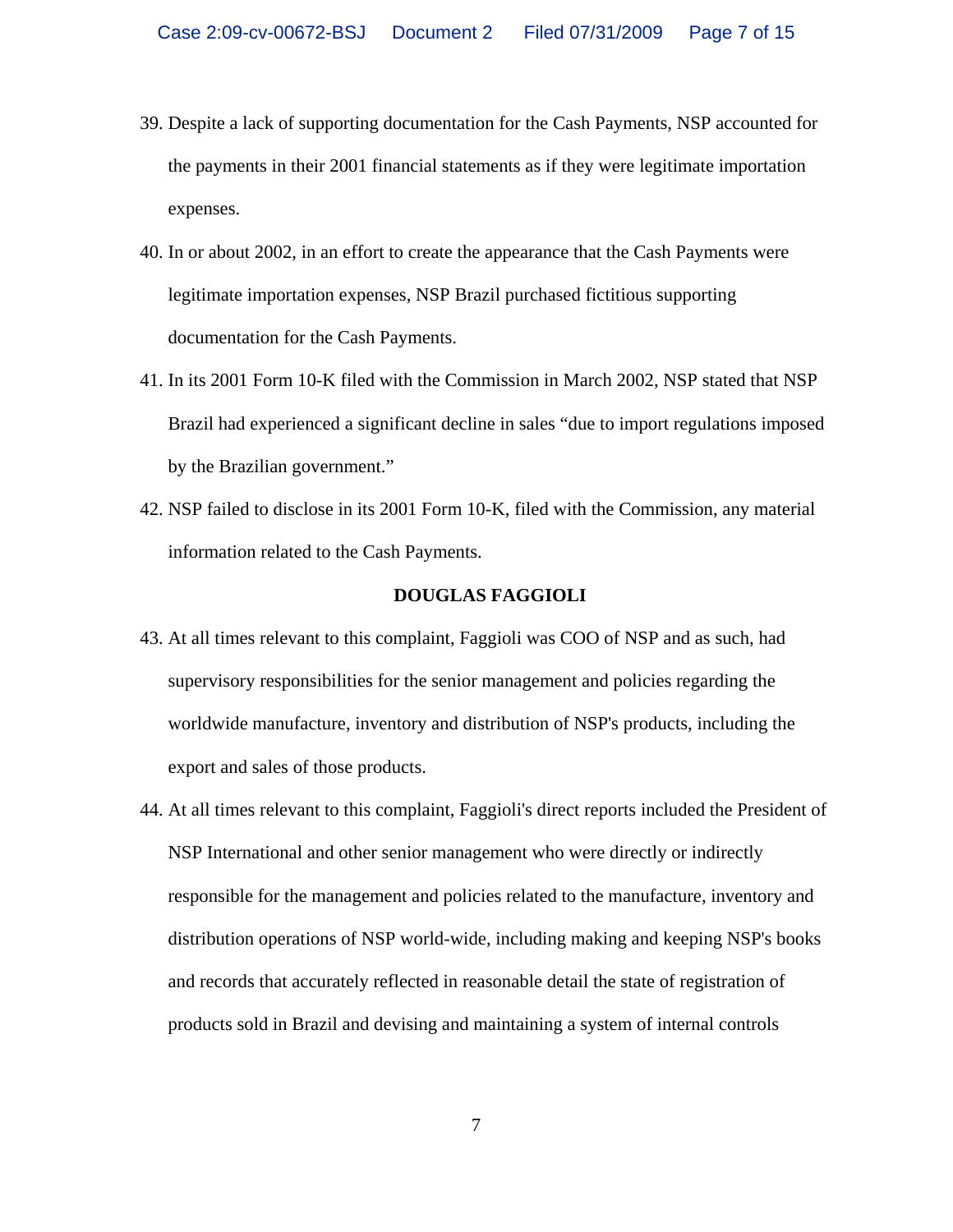sufficient to provide reasonable assurance that the registration of NSP products sold in Brazil was adequately monitored.

45. Faggioli failed to adequately supervise NSP personnel in 2000 and 2001 to make and keep books and records that accurately reflected in reasonable detail the state of registration of NSP products sold in Brazil and to supervise NSP personnel in devising and maintaining a system of internal controls sufficient to have provided reasonable assurance that the registration of NSP products sold in Brazil was adequately monitored in 2000 and 2001.

### **CRAIG D. HUFF**

- 46. At all times relevant to this complaint, Huff was CFO of NSP and as such, had supervisory responsibilities for the senior management and policies regarding the making and keeping of books and records at NSP that accurately reflected in reasonable detail the state of registration of products sold in Brazil and regarding devising and maintaining a system of internal controls at NSP sufficient to provide reasonable assurance that the registration of NSP products sold in Brazil was adequately monitored.
- 47. At all times relevant to this complaint, Huff's direct reports included senior management who were directly or indirectly responsible for making and keeping books and records at NSP that accurately reflected in reasonable detail the state of registration of products sold in Brazil and for devising and maintaining a system of internal controls at NSP sufficient to provide reasonable assurance that the registration of NSP products sold in Brazil was adequately monitored.
- 48. Huff failed to adequately supervise NSP personnel in 2000 and 2001 to make and keep books and records that accurately reflected in reasonable detail the state of registration of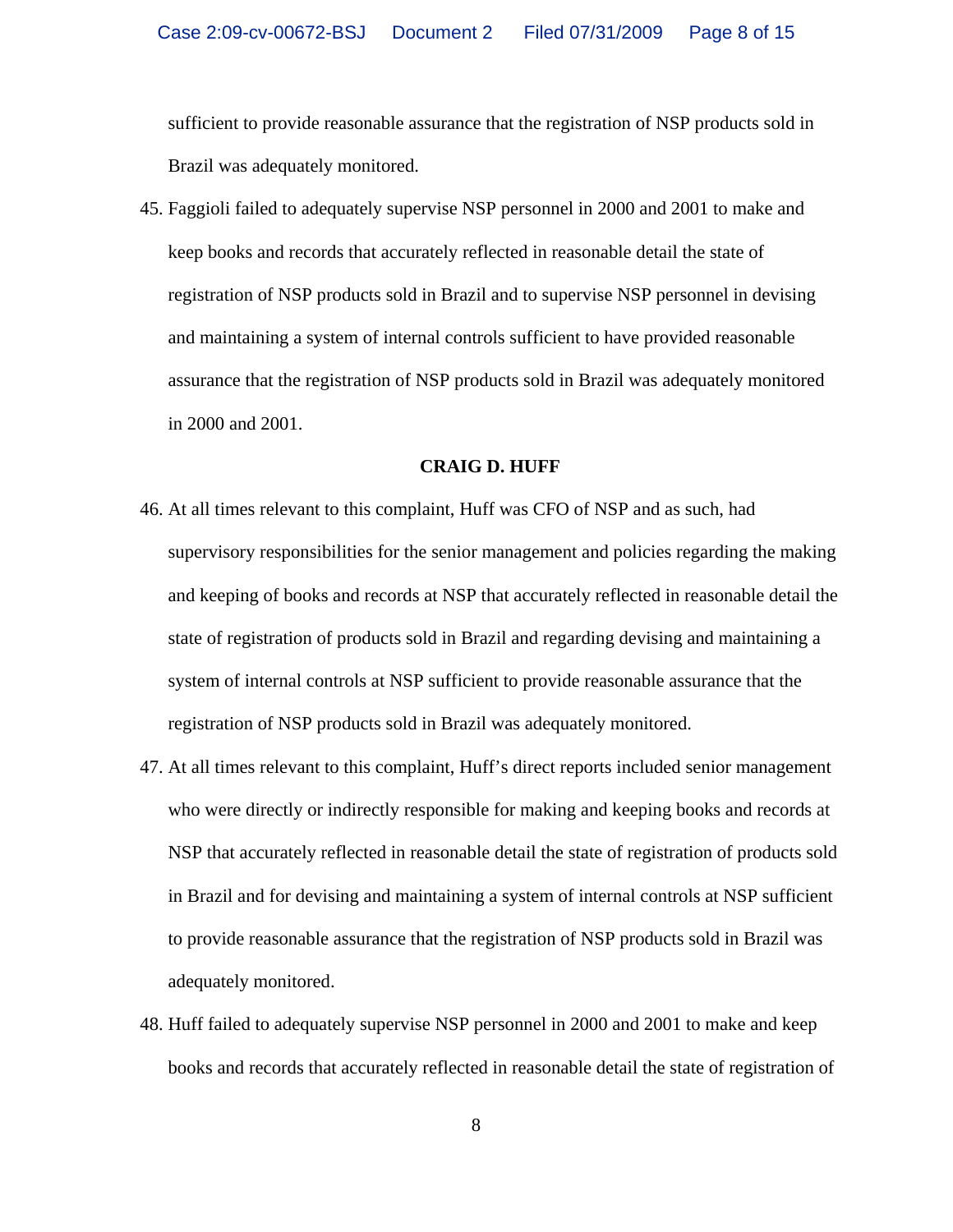NSP products sold in Brazil and to adequately supervise NSP personnel in devising and maintaining a system of internal controls sufficient to have provided reasonable assurance that the registration of NSP products sold in Brazil was adequately monitored in 2000 and 2001.

### **FIRST CAUSE OF ACTION**

## **CORRUPT PAYMENTS TO FOREIGN OFFICIALS BY NSP Violations of Section 30A of the Exchange Act [15 U.S.C. § 78dd-1]**

- 49. The Commission realleges and incorporates by reference the allegations contained in Paragraphs 1 through 48 above.
- 50. As described above, NSP Brazil made illicit payments to a person or persons, while knowing that all or a portion of those payments would be offered, given, or promised, directly or indirectly, to foreign officials for the purposes of influencing their acts or decisions in their official capacity, inducing them to do or fail to do actions in violation of their lawful duties, securing an improper advantage, or inducing such foreign officials to use their influence with a foreign government or instrumentality thereof to assist NSP Brazil in obtaining or retaining business.
- 51. By reason of the foregoing, NSP violated, and unless restrained and enjoined may continue to violate the anti-bribery provision of the FCPA, as codified in Section 30A of the Exchange Act [15 U.S.C. § 78dd-1].

### **SECOND CAUSE OF ACTION**

# **FRAUD IN CONNECTION WITH THE PURCHASE AND SALE OF SECURITIES BY NSP Violations of Section 10(b) of the Exchange Act [15 U.S.C. § 78j(b)] and Rule 10b-5 thereunder [17 C.F.R. § 240.10b-5]**

52. The Commission realleges and incorporates by reference the allegations contained in Paragraphs 1 through 51, above.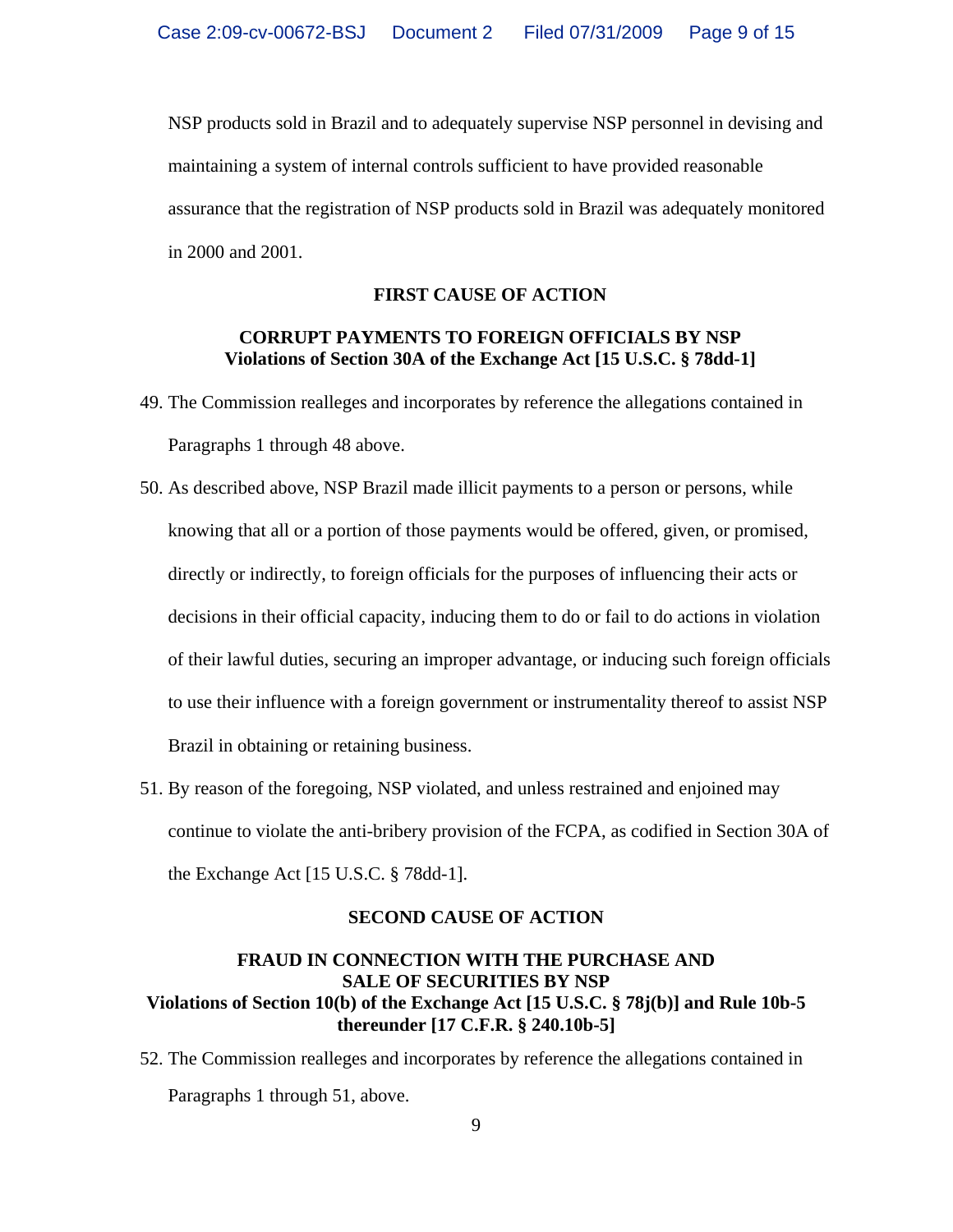- 53. NSP, by engaging in the conduct described above, directly or indirectly, by the use of means or instrumentalities of interstate commerce or use of the mails, in connection with the purchase or sale of securities, with scienter, (1) employed devices, schemes, or artifices to defraud; (2) made untrue statements of material fact or omitted to state a material fact necessary in order to make statements made, in light of the circumstances under which they were made not misleading; or (3) engaged in acts, practices, or courses of business that operated or would operate as a fraud and deceit upon other persons. 54. By reason of the foregoing, NSP, violated, and unless restrained and enjoined may
	- continue to violate Section 10(b) of the Exchange Act [15 U.S.C. §78j(b)] and Rule 10b-

5 promulgated thereunder [17 C.F.R. § 240.10b-5]

# **THIRD CAUSE OF ACTION**

# **FALSE FILINGS WITH THE COMMISSION BY NSP Violations of Section 13(a) of the Exchange Act [15 U.S.C. §§ 78m(a)] and Rules 12b-20, 13a-1, and 13a-13 [17 C.F.R. 240.12b-20, 240.13a-1, and 240.13a-13]**

- 55. The Commission realleges and incorporates by reference the allegations contained in Paragraphs 1 through 54, above.
- 56. Section 13(a) and Rules 12b-20, 13a-1 and 13a-13 require companies filing periodic reports with the Commission to file accurate reports that do not omit material information that would otherwise make the information in the filings not misleading.
- 57. NSP violated Section 13(a) of the Exchange Act and Rules 12b-20, 13a-1, and 13a-13 thereunder by filing materially misleading Forms 10-Q for the quarters ended March 31, 2000, June 30, 2000, September 31, 2000, March 31, 2001, June 30, 2001, and September 31, 2001 and Forms 10-K for the fiscal years ended December 31, 2000 and December 31, 2001.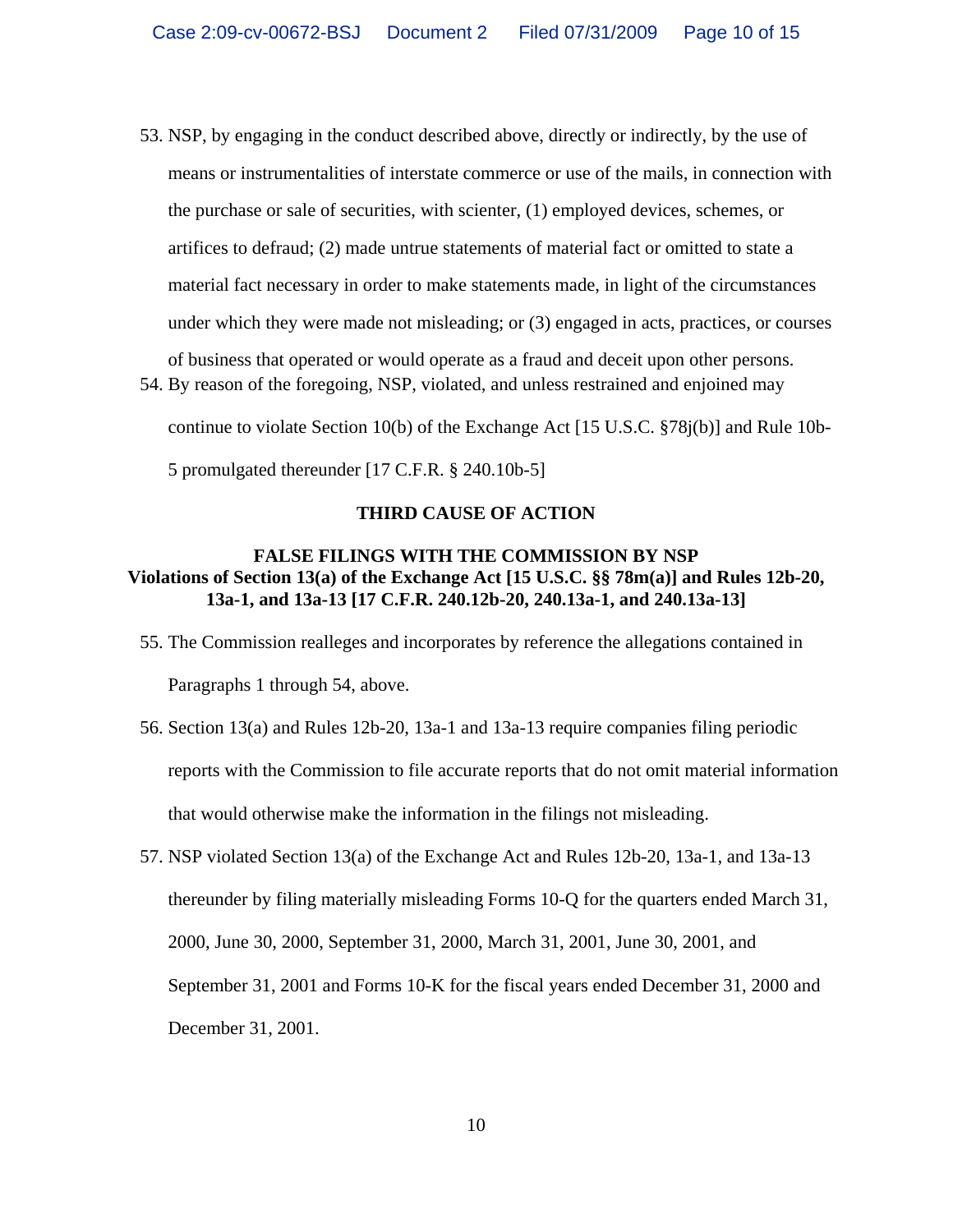- 58. NSP's filings were materially inaccurate and contained misstatements and omissions in that, among other things:
	- a. NSP's filings with the Commission failed to accurately reflect the Cash Payments and their purpose.
	- b. NSP's filings with the Commission were later supported by fictitious documentation that erroneously characterized the Cash Payments as lawful importation expenses.
- 59. By reason of the foregoing, NSP directly or indirectly, violated, and unless restrained and enjoined may continue to violate Section 13(a) of the Exchange Act [15 U.S.C. § 78 $m(a)$ ] and Rules 12b-20, 13a-1, and 13a-13 promulgated thereunder [17 C.F.R. 240.12b-20, 240.13a-1, and 240.13a-13].

# **FOURTH CAUSE OF ACTION**

# **FALSE FILINGS BOOKS AND RECORDS BY NSP Violations of Sections 13(b)(2)(A) and 13(b)(2)(B) of the Exchange Act [15 U.S.C. §§ 78m(b)(2)(A) and (B)]**

- 60. The Commission realleges and incorporates by reference the allegations contained in Paragraphs 1 through 59, above.
- 61. Section  $13(b)(2)(A)$  of the Exchange Act requires companies to keep accurate books, records and accounts which reflect the transactions entered into by a company and the disposition of its assets.
- 62. Section 13(b)(2)(B) requires companies to devise and maintain a system of internal accounting controls sufficient to provide reasonable assurances that transactions are recorded as necessary to permit preparation of financial statements in conformity with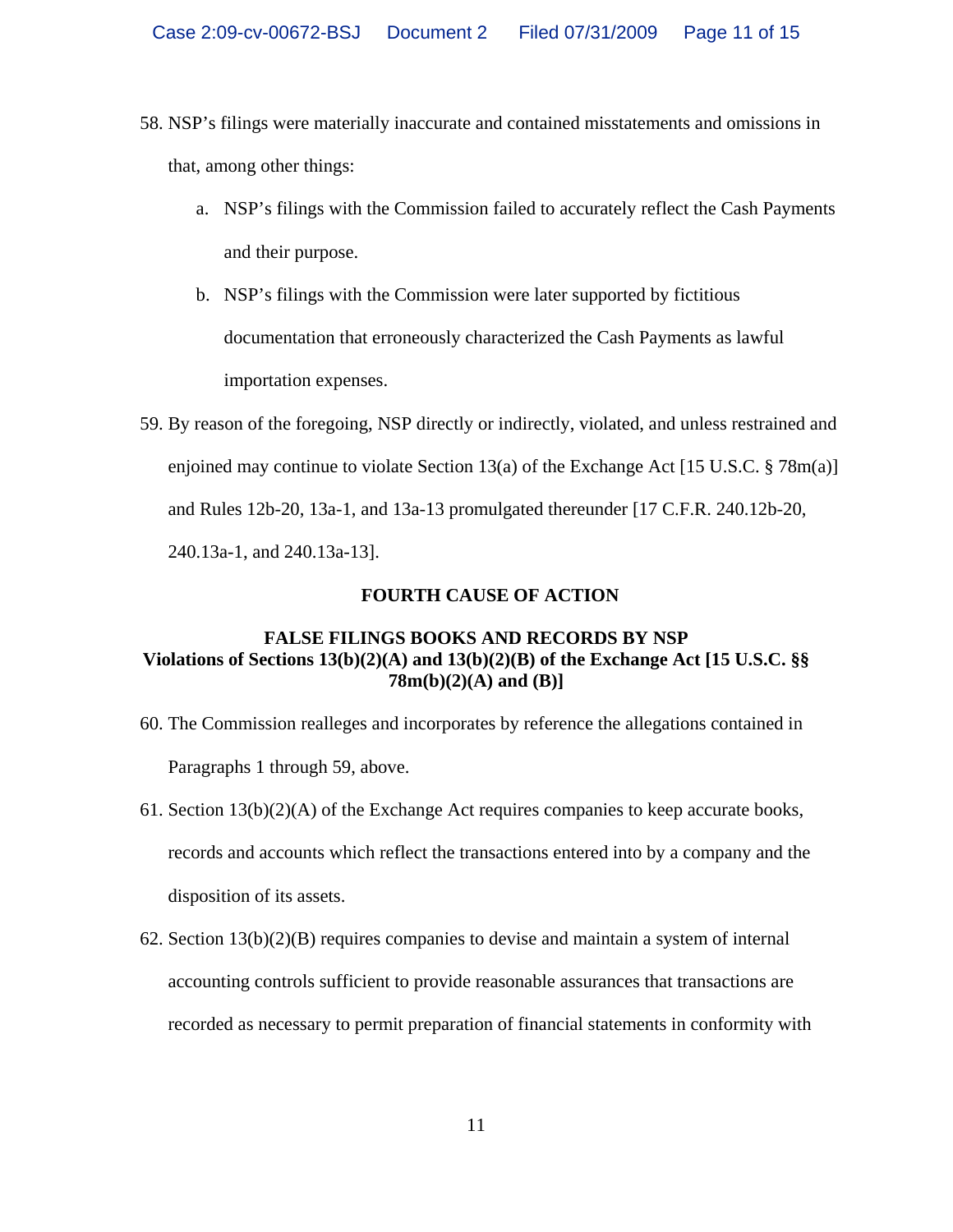generally accepted accounting principles or any other criteria applicable to such statements and to maintain accountability for such assets.

- 63. NSP failed to make and keep books, records and accounts that provided reasonable assurances that the transactions it had entered into had been accounted for properly in accordance with Generally Accepted Accounting Principles and not falsified. NSP's books and records did not fairly and accurately reflect the Cash Payments and their purpose, and the fictitious supporting documentation falsely characterized the Cash Payments as lawful payments to brokers to import legal product.
- 64. NSP knowingly failed to implement a system of internal controls and did not devise or maintain a system of internal accounting controls to assure that expenditures were properly recorded on its financial statements.
- 65. By reason of the foregoing, NSP, directly and indirectly, violated, and unless restrained and enjoined may continue to violate Sections  $13(b)(2)(A)$  and  $13(b)(2)(B)$  of the

Exchange Act  $[15 \text{ U.S.C. }$ §§ 78m(b)(2)(A) and (B)]

# **FIFTH CAUSE OF ACTION**

# **CONTROL PERSON LIABILITY FOR BOOKS AND RECORDS VIOLATIONS AND FALSE FILINGS WITH THE COMMISSION Violations of Sections 13(b)(2)(A) and (B) of the Exchange Act [15 U.S.C. §§ 78m(b)(2)(A) and 78m(b)(2)(B)] by Faggioli and Huff as Control Persons under Section 20(a) of the Exchange Act [15 U.S.C. § 20(a)]**

- 66. The Commission realleges and incorporates by reference the allegations contained in Paragraphs 1 through 65, above.
- 67. During the period 2000 through 2001, Faggioli and Huff, directly or indirectly, as Control Persons, failed to make and keep books, records, and accounts, which in reasonable detail, accurately and fairly reflected the transactions of NSP.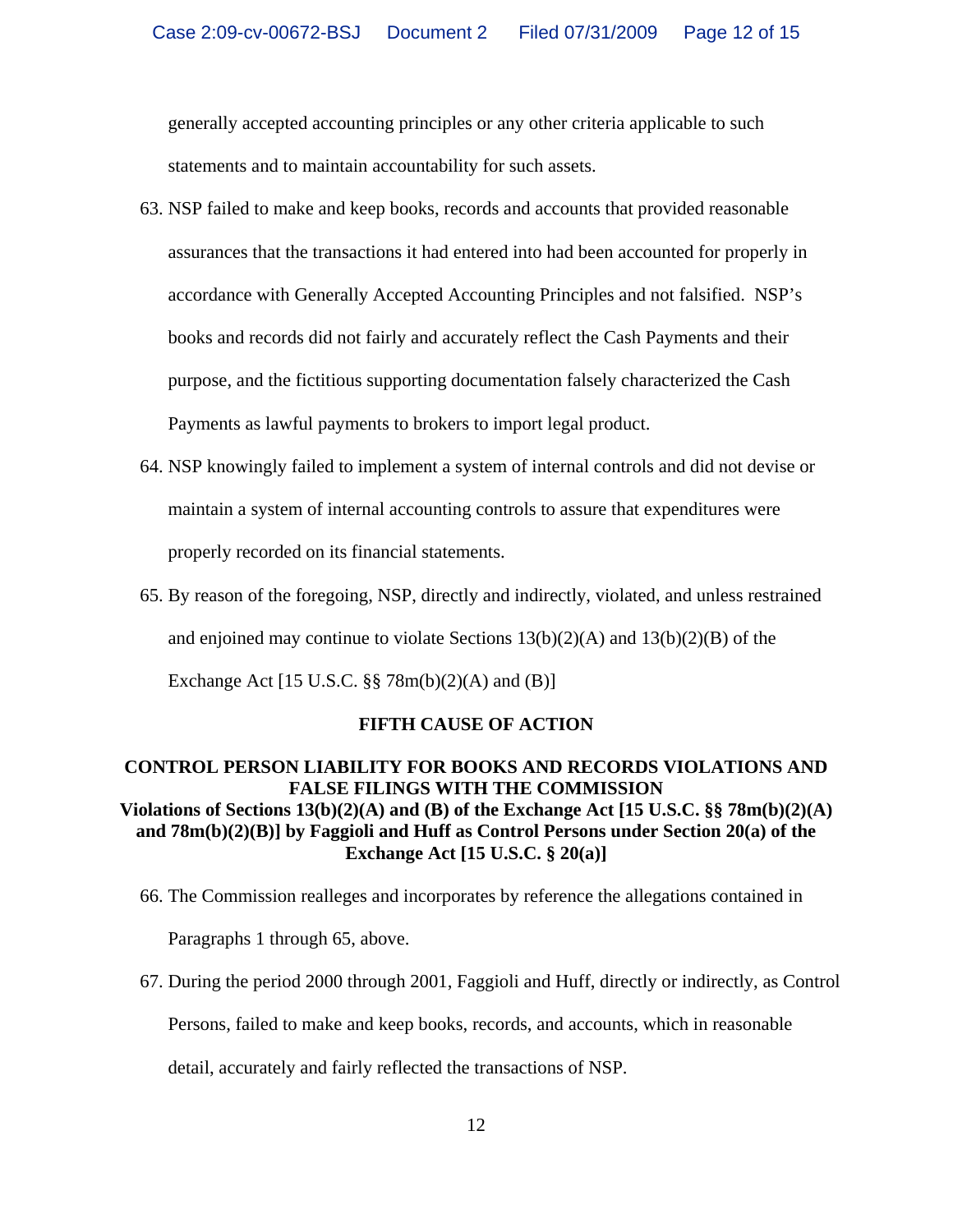- 68. During the period 2000 through 2001, Faggioli and Huff, directly or indirectly, as Control Persons, failed to devise and maintain a system of internal accounting controls sufficient to provide reasonable assurances that transactions were recorded as necessary to permit preparation of financial statements in conformity with generally accepted accounting principles or any other criteria applicable to such statements.
- 69. By reason of the foregoing, Faggioli and Huff, directly and indirectly, violated, and unless restrained and enjoined may continue to violate Sections  $13(b)(2)(A)$  and  $(B)$  [15] U.S.C. §§  $78m(b)(2)(A)$  and  $78m(b)(2)(B)$ ] as Control Persons under Section 20(a) of the Exchange Act [15 U.S.C. § 20(a)].

#### **RELIEF REQUESTED**

WHEREFORE, the Commission respectfully requests that this Court:

#### **I.**

 Issue findings of fact and conclusions of law that the Defendants committed the violations charged herein.

#### **II.**

 Issue in a form consistent with Rule 65(d) of the Federal Rules of Civil Procedure an order that permanently restrains and enjoins NSP and its officers, agents, servants, employees, attorneys, and accountants, and those persons in active concert or participation with any of them, who receive actual notice of the order by personal service or otherwise, and each of them, from engaging in transactions, acts, practices, and courses of business described herein, and from engaging in conduct of similar purport and object in violation of Section 30A of the Exchange Act.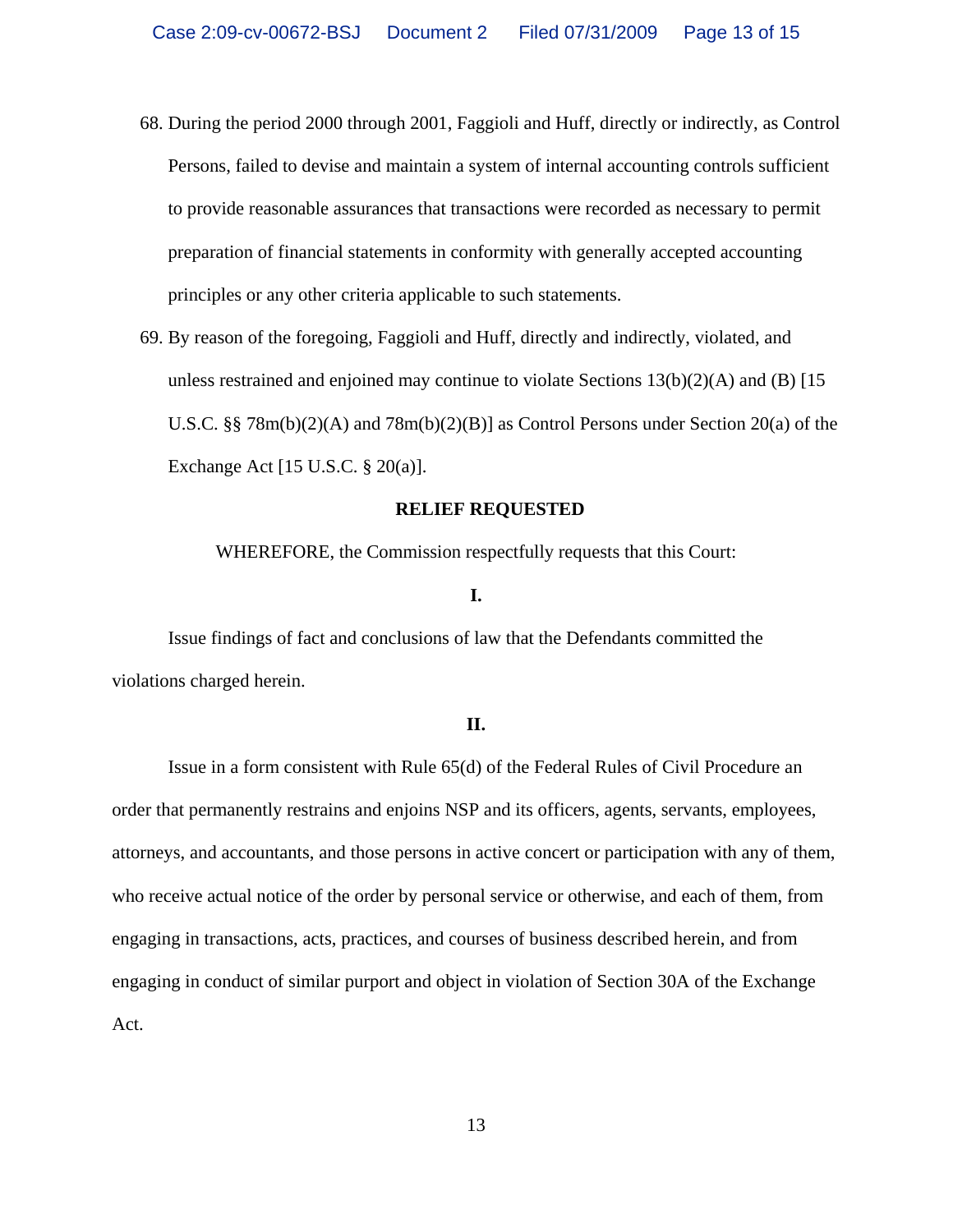#### **III.**

 Issue in a form consistent with Rule 65(d) of the Federal Rules of Civil Procedure an order that permanently restrains and enjoins NSP and its officers, agents, servants, employees, attorneys, and accountants, and those persons in active concert or participation with any of them, who receive actual notice of the order by personal service or otherwise, and each of them, from engaging in transactions, acts, practices, and courses of business described herein, and from engaging in conduct of similar purport and object in violation of Section 10(b) of the Exchange Act and Rule 10b-5 thereunder.

#### **IV.**

 Issue in a form consistent with Rule 65(d) of the Federal Rules of Civil Procedure, an order that permanently restrains and enjoins NSP and its officers, agents, servants, employees, attorneys, and accountants, and those persons in active concert or participation with any of them, who receive actual notice of the order by personal service or otherwise, and each of them, from engaging in the transactions, acts, practices, and courses of business described herein, and from engaging in conduct of similar purport and object in violation of Section 13(a), 13(b)(2)(A), and 13(b)(2)(B) of the Exchange Act and Rules 12b-20, 13a-1, and 13a-13, thereunder.

#### **V.**

Issue in a form consistent with Rule 65(d) of the Federal Rules of Civil Procedure, orders that permanently restrain and enjoin Faggioli and Huff, and their agents, servants, employees, attorneys, and accountants, and those persons in active concert or participation with any of them, who receive actual notice of the order by personal service or otherwise, and each of them, from engaging in the transactions, acts, practices and courses of business described herein, and from